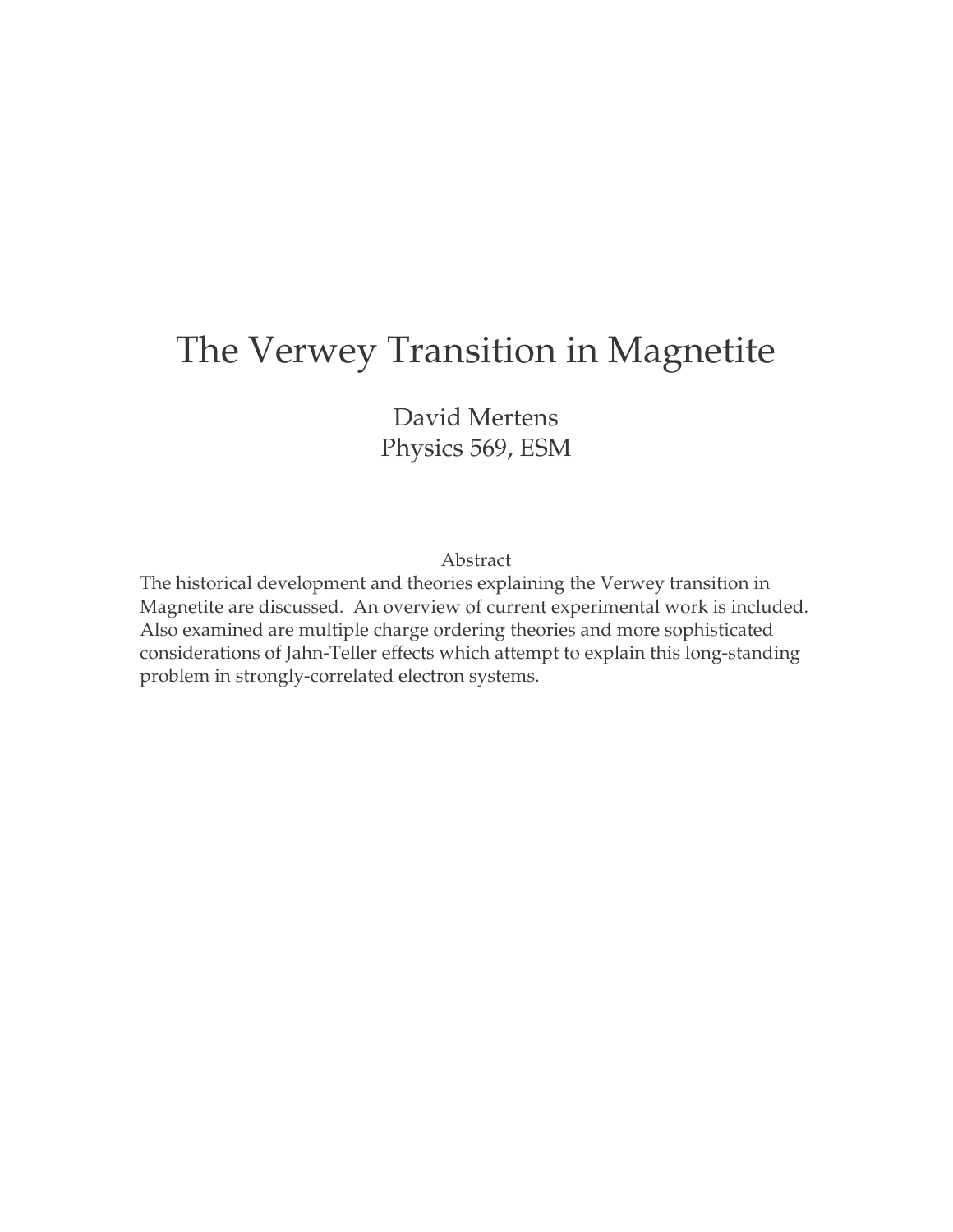## Introduction  $\mathbf 1$

Magnetite is the name given to the crystalline solid  $Fe<sub>3</sub>O<sub>4</sub>$ . It is black in color and has a bit of a sheen to it. It is an oxidized state of Iron and as such is a fairly abundant mineral. In fact the first magnetic materials known to civilization were composed largely of magnetite and other iron oxides; the relation between the words *magnet* and *magnetite* is not coincidental[1].

Given the length of time the material has been known to humans, it is only recently - 65 years ago - that a so-called metal-insulator transition was discovered at around 120K [2]. Despite numerous attempts, a definitive model that explains both the electronic and crystal structure below the transition has been elusive.

The first model to explain the transition was posed by its experimental discoverer about eight years after the initial findings were published [3]. The transition was soon shown to be more complicated than researchers initially thought when evidence of structural changes were published [5].

Magnetite has been studied with nearly every experimental apparatus applicable to solid-state research including x-ray, neutron, and electron scattering, transport, magnetic, and heat capacity measurements, and Mossbauer, NMR, and electronic spectroscopy [6]. It has also suffered a plethora of theoretical excursions including band structure calculations [7] and, more recently, local spin density approximation along with dynamical mean field theory  $(LSDA+DMFT)$  [8].

In the study of the topic, some believe that the electronic transition is primary and understanding it will lead to the observed structural transition when the proper spatial elements are added to the theory. On the other hand, some believe that the spatial transition is primary and causes the electronic transition as a consequence.

I chose to write about the Verwey transition in magnetite because I had previously worked with the material experimentally. However, I never really delved into the literature as much as I would have liked and this gave me an opportunity to do just that. I think it is an interesting problem to study because magnetite is such a simple, durable, and fairly ubiquitous material and yet we do not understand how it works in certain temperature regimes. Developing a strong theory to explain strongly-correlated electron systems is an important step in solid-state physics that I expect would lead to numerous applications, especially since magnetite exhibits strong magnetic and semiconductor properties.

# $\bf{2}$ The Structure of Magnetite

#### $2.1$ Above the Transition  $[1, 9]$

The chemical unit for magnetite is  $Fe<sub>3</sub>O<sub>4</sub>$ , but the crystallographic unit cell is composed of eight such formula units: 24 Iron atoms and 32 Oxygen atoms. Magnetite is ordered in what is called an inverse spinel, a diagram of which is in figure 2.1 on the following page.<sup>1</sup> The spinel (and inverse spinel) unit cells are simple cubic cells. An Iron atom can be in one of two distinct nearest-neighbor arrangements: the A sites are those locations that have nearest neighbors that form a tetrahedron; the B sites are those that are neighbored in an octahedral arrangement.

Magnetite has two different Iron atom valencies:  $Fe^{2+}$  and  $Fe^{3+}$ . In a normal spinel, the twicevalent atoms would occupy the tetrahedral (A) sites and the thrice-valent atoms would occupy the octahedral (B) sites. In an inverse spinel, the tetrahedral (A) sites are filled by  $Fe^{3+}$  atoms and the octahedral (B) sites are filled by an even mix of  $Fe^{2+}$  and  $Fe^{3+}$  atoms. To reflect this structure, the chemical formula is sometimes written as  $Fe^{3+}$   $[Fe^{3+},Fe^{2+}]$   $O_4$ .

 $1$ Whether or not charge-ordering occurs below the transition (strongly implied by this diagram) is the topic of this discussion. Still, the order helps give a sense of the distinction between the two sites.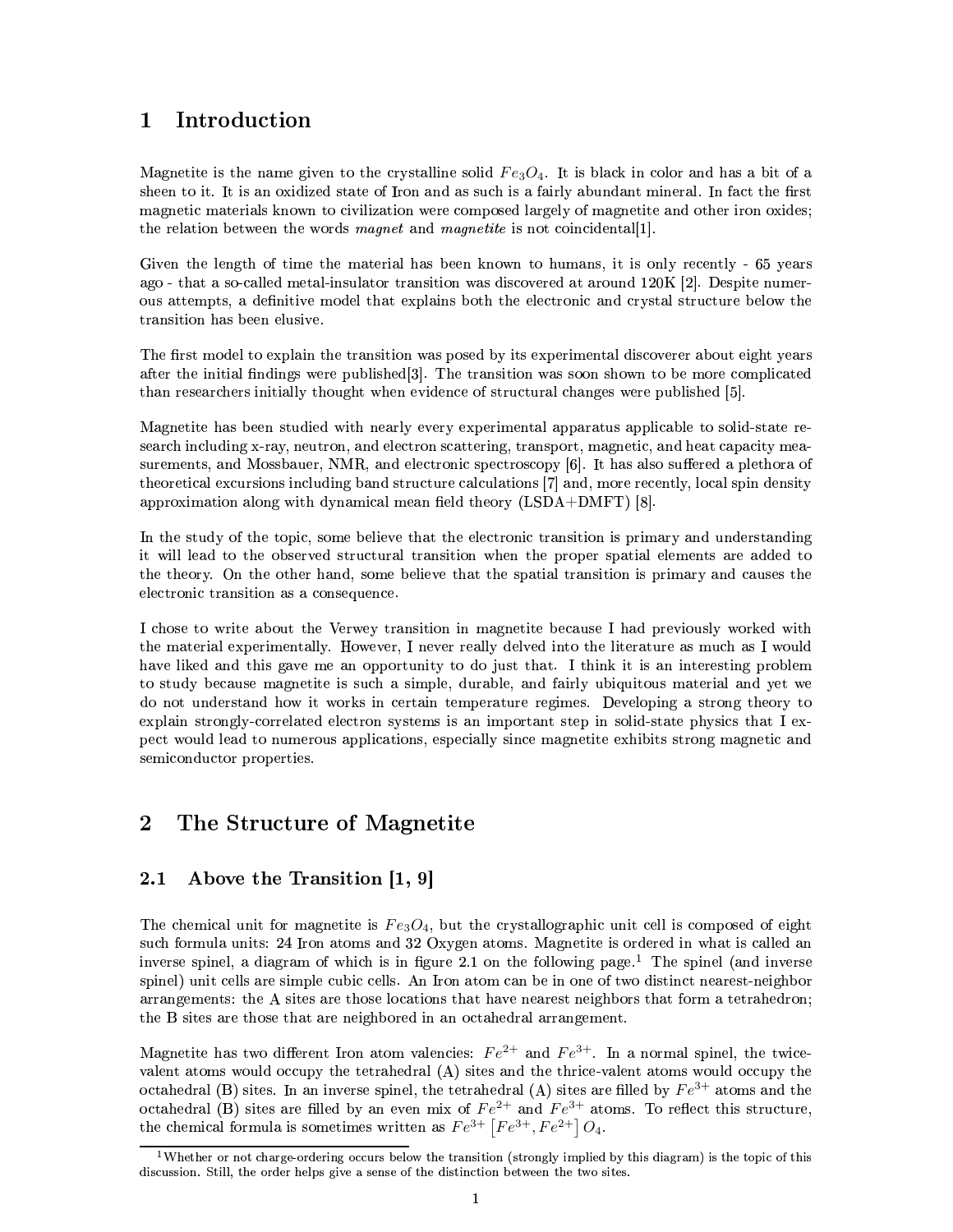

Figure 1: from [9]. "One quarter of the unit cell for ordered inverse spinel. One cation site of each rigure 1. nom [9]. One quand  $\frac{1}{2}$  is labeled. The open circles represent oxygen sites." This is an image of an inverse spinel variety is rabeled. The open cricles represent oxygen sites. This is an image of an inverse spiner<br>structure taken from Glasser. To construct the entire unit cell, consider the image shown to be structure taken from Grasser. To construct the entire unit cent, consider the mage shown to be constructed to two cubes  $\alpha$  and  $\beta$ ; fill the space such that the faces of any  $\alpha$  cube directly adjoin Fucted to two cubes  $\alpha$  and  $\rho$ , in the  $\beta$  cubes, and vice versa.

# Below the Transition  $[4]$

In addition to resistivity changes at the transition, magnetite also undergoes a slight crystallographic In addition to resistivity changes at the transition, magnetite also undergoes a signit crystalographic<br>distortion. The resulting cubic structure requires a larger, monoclinic unit cell to describe it and  $\alpha$  commute that  $\alpha$  is a compared to the eight formula units required for the inverse spiner). diagram showing the distortions can be found in figure 2.2 on the next page.

<u>Contract Contract Contract Contract Contract Contract Contract Contract Contract Contract Contract Contract Co</u> As the dragram indicates, the  $top$  and bottom planes of the cube rem As the diagram indicates, the top and bottom planes of the cube remain paramer to the original<br>cubic faces, but the top gets translated a slight amount. The distortion is very small and less complicated space groups can be used to approximate the structure in calculations.

 $\sigma$  is the greatest technical difficulties in studying magnetite in the monochine phase is the presence or ewriting. Oness it is synthetically manufactured, a single solid  $\mu$ or twinning. Oness it is synthetically manufactured, a single solid piece of magnetice at foom<br>temperature is likely to be composed of multiple crystals. The crystals are made distinct by the  $\alpha$  axes of the unit cells: for example, the **c** axis of one such crystal might differ from the **c** axis of rie unt cens. for example.<br>Crystal by 5° – it would

 $\mathcal{L} = \{ \mathcal{L} \mid \mathcal{L} \in \mathbb{R}^n : \mathcal{L} \neq \mathcal{L} \}$  . The contribution of  $\mathcal{L} = \{ \mathcal{L} \mid \mathcal{L} \neq \mathcal{L} \}$ we proceed unough the transition nom above, the crystanographic distortions that set in are by no means unnorm. Even a sample that is a single crys multi-crystalline structure below the transition.

One must use two methous simultaneously in order to She must use two methods simultaneously in order to preserve the single-crystal structure of a sample of magnetite below the transition. The first aspect of the cooling procedure is that the the cooling procedure is that the<br> $\therefore$  The sample's  $e^{2}$  axis will align sample must be cooled in a magnetic neighborhood one resia. The sample's  $C$  axis will align with the local magnetic neig and i. It here and magnetic is magnetically saturated when exposed to an external  $\alpha$ . Throughout the sample, the unit cells'  $\mathbf{c}^*$  axes will remain aligned with the  $\mu$  and  $\mu$  resident incurrence the sample, the unit cens  $\epsilon$  axes will remain angled with the

$$
\mathbf{c}^* = 2\pi \frac{\mathbf{a} \times \mathbf{b}}{\mathbf{a} \cdot \mathbf{b} \times \mathbf{c}}
$$

 $^{2}$ Recall that for a unit cell described by vectors a. b. and c. the c<sup>\*</sup> vector is the reciprocal lattice vector given by

which means it is perpendicular to the  $a - b$  plane (Kittel, Introduction to Solid State Physics, seventh edition, 33). which means it is perpendicular to the a−b plane (Kittel, Introduction to Solid State Physics, seventh edition, 33).<br>Having the c\* axes aligned means the a−b planes are all parallel. Note that the c\* axis is only parallel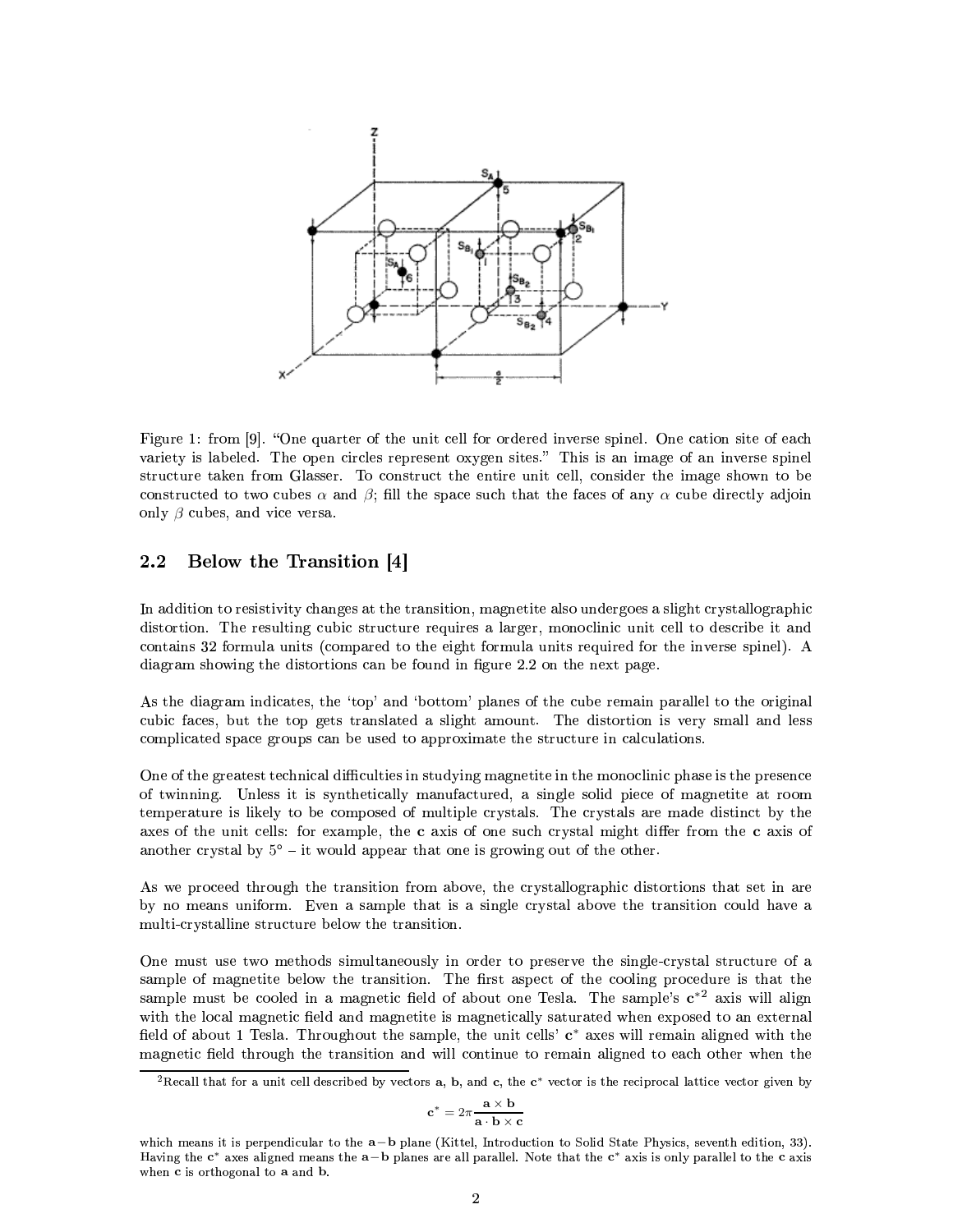

Figure 2: from [4]. This exaggerated diagram should give some idea of how the original cubic unit cell would be distorted into the low-temperature monoclinic structure. Note that the unit cell in the  $\sqrt{a}$  low-T phase is itself not a cube. The dashed lines indicate the original cube; the solid lines show the modified structure. The angle  $\beta$  is 90.2°, a 0.2° departure from the cubic angle.



Figure 3: A cartoon picture of twinning due to a monoclinic distortion. The left-hand side is a cubic lattice; on the right-hand side, the gray dots indicate the original cubic positions and the black dots indicate the new cell positions. The twins meet at the second row from the top.

magnetic field is removed. After cooling through the transition and removing the field the sample must be mechanically de-twinned, which amounts to squeezing it. (One might reasonably expect the sample to crack under the strain of mechanical de-twinning, but this is not the case.) Iizumi and collaborators squeezed their sample around the  $[111]$  direction, indicated by the vector S.

If one fails to perform this complicated procedure, the results will at best apply only to polycrystalline magnetite. While this is useful information, the behavior of polycrystalline samples could vary significantly from that of a mono-crystalline sample.

#### $2.3$ Stoichiometry [10]

The iron-oxides are not limited to magnetite,  $Fe<sub>3</sub>O<sub>4</sub>$ , but include wüstite,  $FeO$ , and hematite.  $Fe<sub>2</sub>O<sub>3</sub>$ . Samples that are not carefully prepared could have wüstite and hematite impurities. This is especially true for natural crystals. For the formula unit  $Fe_{3(1-\delta)}O_4$ ,  $\delta$  values are limited to  $-0.00006 < \delta < 0.0125$  before mixing with the other iron-oxides occurs.

Even for  $\delta$  in the specified range, the variation in the thermodynamic character of the Verwey transition is significant. For pure magnetite, the transition is first order and the temperature of the transition is about 124 K. Any departures from purity will lower the transition temperature and for  $\delta > 0.004$ , the transition becomes second-order. In contrast, the heat-capacity data above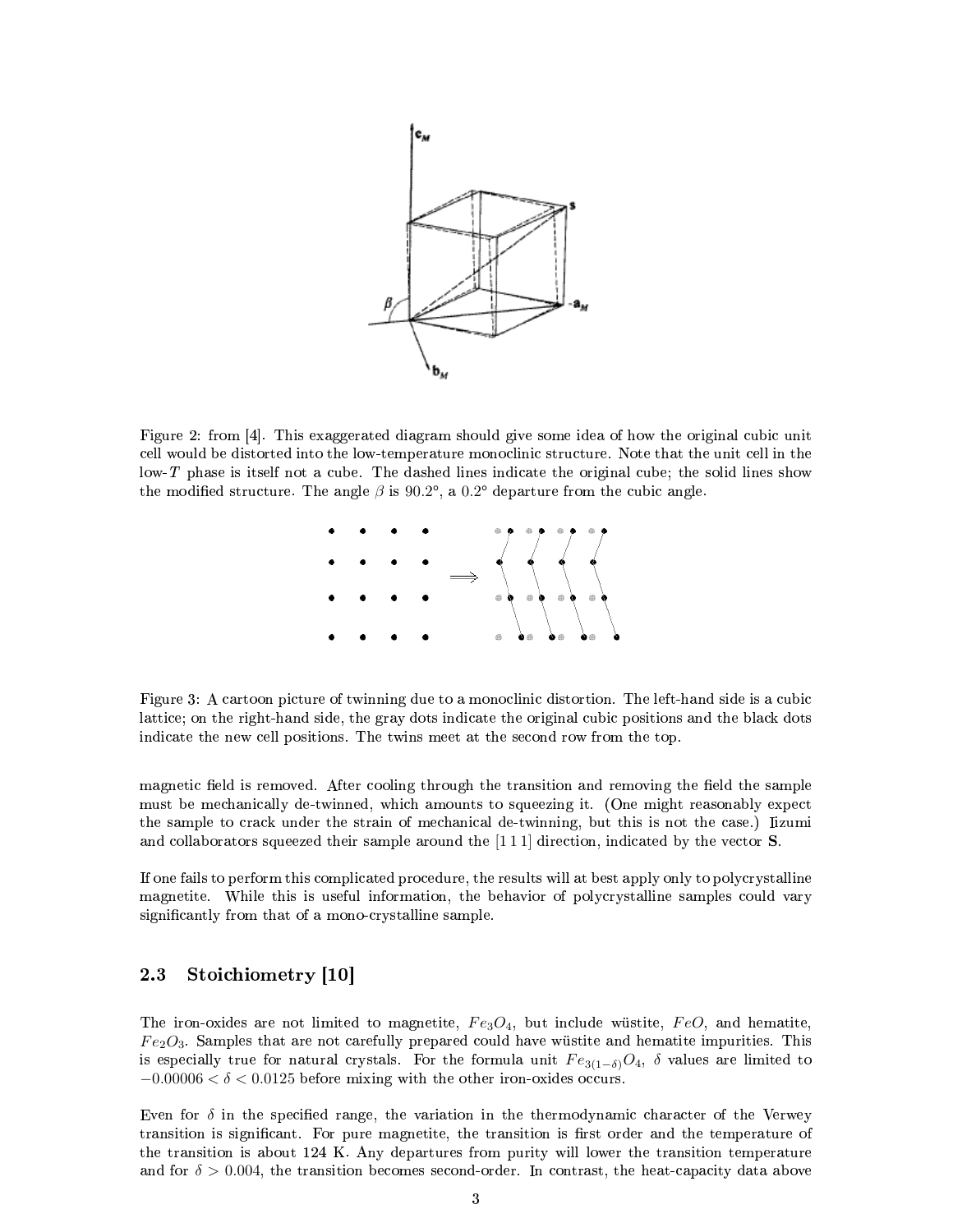the transition indicates that the high-temperature behavior of magnetite is fairly insensitive to stoichiometry.

Kuipers and Brabers [11] studied the Seebeck effect for varying stoichiometry. The Seebeck effect is a fairly complex phenomenon<sup>3</sup> and what it can indicate about a complicated phase transition is limited. Making the assumption that magnetite is a semiconductor in the low-temperature phase they found that the conduction charge carriers were a mixture of holes and electrons. The ratio of holes to electrons depended upon stoichiometry.

## 3 Theories Behind the Behavior

#### $3.1$ **Hopping and Charge Ordering**

Verwey's original hypothesis stated that we can think of the B sites as a pair of  $Fe^{3+}$  ions that happen to have an electron between the two of them. Conduction is then a matter of thermally activated electron hopping amongst adjacent  $Fe^{3+}$  sites. As we lower the temperature, the thermal fluctuations decrease until they are unable to overcome the hopping barrier. This occurs at the transition temperature,  $T_V$ . [3]

In order to put the theory on a more theoretical footing, one assumes that magnetite can be described by the Heisenberg model. [9] This model assumes interactions between the spins of nearest neighbor Iron ions as well as interactions with an external magnetic field.

Since the Iron ions occupy two distinct sites - A and B - the Hamiltonian will have three sums over nearest neighbors: AA, BB, and BA. The coefficients of the three possible neighbor pairs are called the exchange integrals and is notated  $J_{ij}$  where i and j are one of A and B.

One would expect the most sensible charge ordering to be that which minimizes the Coulomb repulsion between the hopping electrons, a situation known as the Anderson Condition [1]. Néel found exchange integrals showing that such charge ordering agreed with experimental data - particularly the heat capacity measurements - within an order of magnitude [12]. These calculations gave a solid theoretical confirmation for the charge ordering picture. Neutron scattering measurements made ten years later indicated reflections in the  $[002]$  direction and confirmed the presence of charge ordering  $\vert 13 \vert$ .

All of these models and calculations focused almost entirely upon explaining the transport measurements for which the phase transition was first known. The presence of the structural shift, discovered in the late 1950s and authoritatively documented in the 1970s and early 1980s introduced complications that could not be reconciled with the original charge ordering picture. The first conflict was that Verwey's charge ordering scheme rested upon the assumption that magnetite exhibited the same orthorhombic symmetry below the transition as above. The neutron measurements that initially seemed to confirm the charge ordering scheme were reproduced and the  $[002]$  reflections were completely explained by other, simultaneous reflections. [4]

The heat capacity spike at the transition temperature should reflect all changes that take place in the phase transition. Néel's explanation of the heat capacity curve by electronic considerations alone, neglecting structural considerations, called his exchange integral calculations into question. Further doubt was shed upon the calculations and the theoretical footing of the charge ordering model when it was observed that the value of the exchange integrals can vary greatly with slight distortions of the atomic positions. [6]

Charge ordering is still a model that is pursued despite these objections. More recent work was performed by Wright et al. that indicated a different charge ordering scheme. Over four Iron sites, a

 $\frac{3}{10}$ For a simple introduction to the Seebeck effect, see http://en.wikipedia.org/wiki/Peltier-Seebeck\_effect.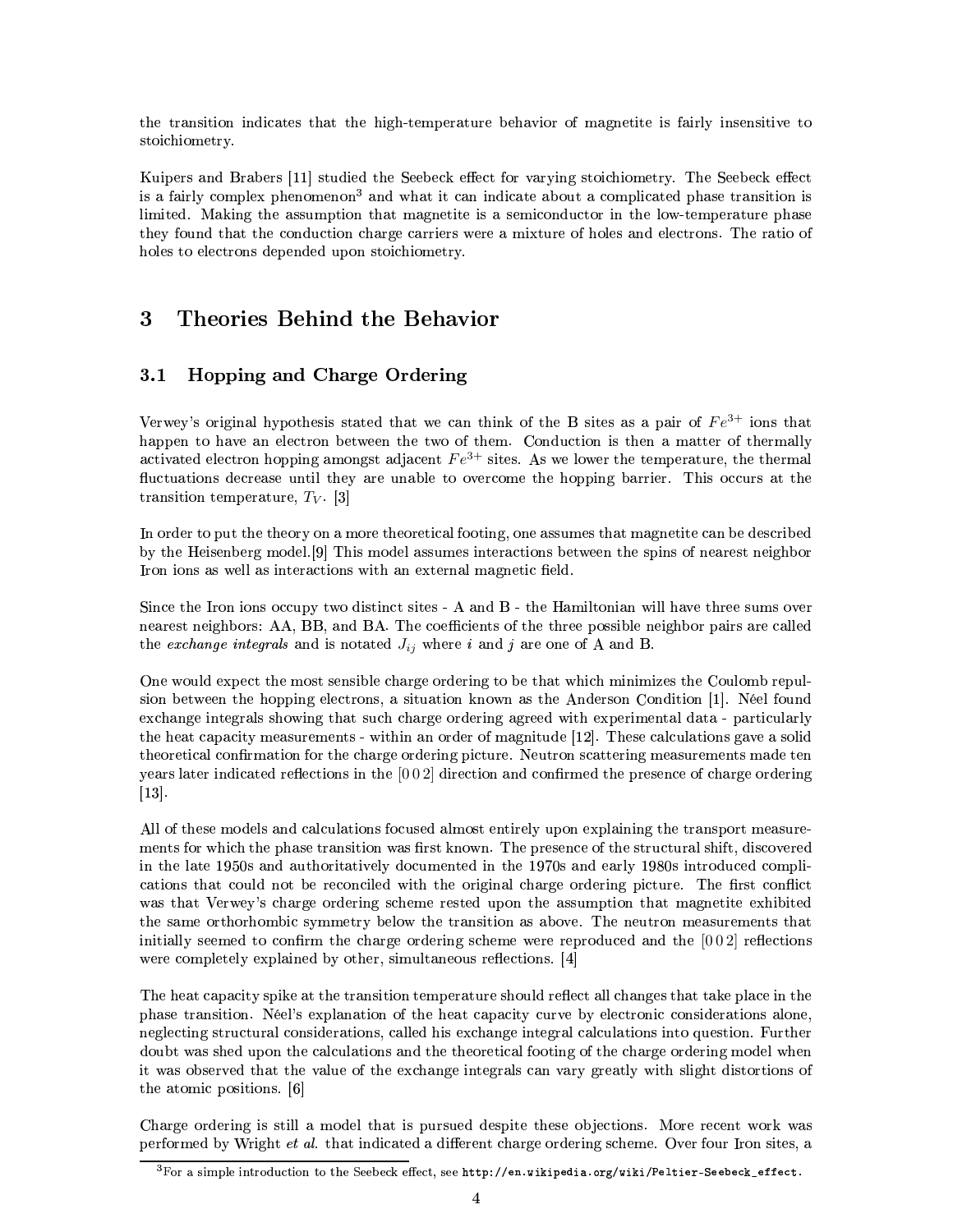distinct arrangement of valences  $+2.4$  and  $+2.6$  were measured. The arrangements did not satisfy the Anderson condition (minimal electrostatic repulsion) but the authors explained the charge ordering by a charge density wave mechanism. Wright's primary hypothesis was that the charge ordering caused differences in the  $Fe-O$  bond lengths, and these differences led to the charge calculations by applying an method known as bond valence sums. [14] Further consideration of the accuracy of BVS calculations indicated that the variation in bond lengths was within experimental error [15]. Extensive study by McQueeney *et al.* shows that various charge ordering Hamiltonians do not satisfactorily explain the full system. [18]

#### $3.2$  $LSDA+DMFT$  [8, 16]

The most recent calculations using the local spin density approximation along with dynamical mean field theory rest largely upon the Jahn-Teller effect. This effect describes how geometrical distortions can break otherwise degenerate electron states.

The basic premise involves the symmetries of the system. Any given molecule has a set of point symmetries for which it is invariant. The Hamiltonian must obey these symmetries and typically such symmetries arise in our consideration of the structure of the allowed electronic states. Various normal (vibrational) modes of the molecule also satisfy these symmetries. One then introduces interactions between the normal modes and the electronic states that share the same symmetries and includes them in the Hamiltonian. Although a priori explanations for the coupling may be elusive, such interactions serve the important role of differentiating two otherwise degenerate electronic states.

The Jahn-Teller effect makes use of the Born-Oppenheimer (adiabatic) approximation. We can conceptualize that approximation as constraining the system to a particular surface, called an adiabatic potential energy sheet (APES). Although we typically assume in the adiabatic approximation that the ground-state APES is separated from the next nearest APES by an appreciable energy gap, the Jahn-Teller effect arises when we discard that assumption and consider a collection of APESs that lie near each other (though far away from the remaining APES).

To put a more concrete flavor on all of this, consider two vibrational modes indexed by  $\theta$  and  $\epsilon$ . drawn figuratively in figure 3.2 on the following page. If we take a corresponding set of degenerate  $\left[\begin{array}{cc} -Q_{\theta} & Q_{\epsilon} \\ Q_{\epsilon} & Q_{\theta} \end{array}\right]$ , then we eigenkets  $|\psi_\theta\rangle\,,\,|\psi_\epsilon\rangle,$  and introduce the interaction according to the matrix see that the  $\epsilon$ -mode tends to mix the two states whereas the  $\theta$ -mode tends to keep the two modes distinct, splitting the degeneracy. We can diagonalize the the Hamiltonian after a suitable change of coordinates and arrive at two APESs, as in figure 3.2 on the next page. This system still has a continuum of degeneracies, so proceeding to nonlinear (cubic) Jahn-Teller interactions leads to a pair of APESs that breaks the degeneracy, shown in figure 3.2 on page 7.

The underlying theory of  $LSDA+DMFT$  is discussed in reference [17]. Craco and associates do not assume charge ordering nor do they assume simple overlap integrals as given by the exchange integrals used in a Heisenberg model. The details of their calculations are beyond the scope of this work (and its author) because the results in the form of spectral density functions, which do not have immediate comparison with recent experiment work. However, their calculations agree with other models, both above and below the transition, which have been compared with experimental studies. For this reason, these calculations show the greatest promise for giving a complete description of the Verwey transition.

### $\overline{\mathbf{4}}$ Conclusion

The Verwey transition has been studied extensively since its inception, yet there is still no widely accepted theory explaining the phase transition. Despite initial wide acceptance of the explanation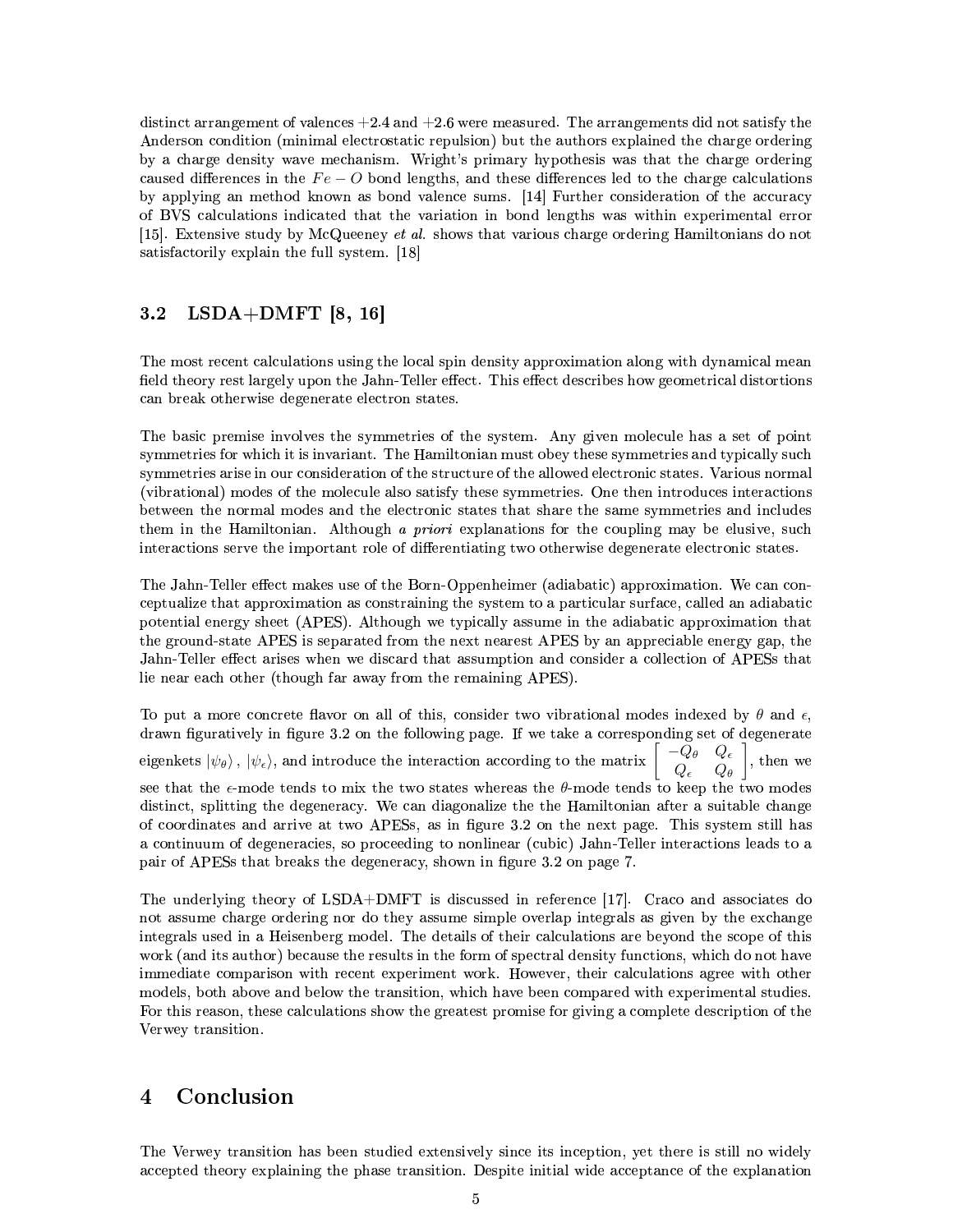

Figure 4: The two normal modes associated with the indices  $\theta$  and  $\epsilon$ .



Figure 5: This is the pair of APESs for the two-mode system under consideration, called a "Mexican Hat" potential by the author. This looks almost exactly like the Landau free energy surface that led to the discussion of Goldstone modes.